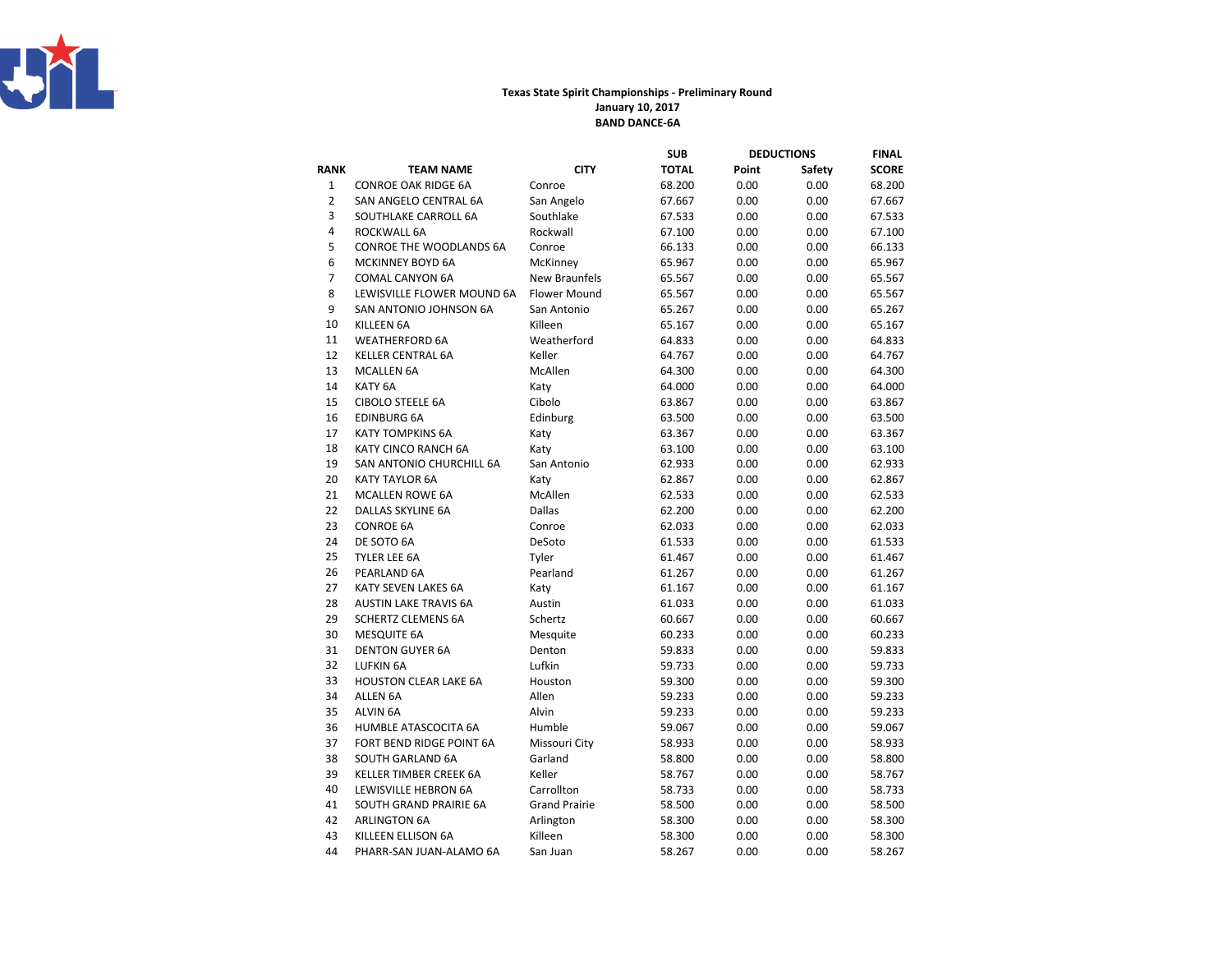

## Texas State Spirit Championships - Preliminary RoundJanuary 10, 2017BAND DANCE-6A

|      |                                           |                      | SUB    | <b>DEDUCTIONS</b> |        | FINAL        |
|------|-------------------------------------------|----------------------|--------|-------------------|--------|--------------|
| RANK | <b>TEAM NAME</b>                          | <b>CITY</b>          | TOTAL  | Point             | Safety | <b>SCORE</b> |
| 45   | WACO MIDWAY 6A                            | Waco                 | 58.233 | 0.00              | 0.00   | 58.233       |
| 46   | <b>MCALLEN MEMORIAL 6A</b>                | McAllen              | 58.067 | 0.00              | 0.00   | 58.067       |
| 47   | <b>NORTHWEST NELSON 6A</b>                | <b>Trophy Club</b>   | 57.767 | 0.00              | 0.00   | 57.767       |
| 48   | <b>BELTON 6A</b>                          | Belton               | 62.700 | 0.00              | 5.00   | 57.700       |
| 49   | HUMBLE KINGWOOD 6A                        | Kingwood             | 57.667 | 0.00              | 0.00   | 57.667       |
| 50   | PFLUGERVILLE 6A                           | Pflugerville         | 57.667 | 0.00              | 0.00   | 57.667       |
| 51   | PLANO EAST 6A                             | Plano                | 57.633 | 0.00              | 0.00   | 57.633       |
| 52   | <b>ARLINGTON LAMAR 6A</b>                 | Arlington            | 57.400 | 0.00              | 0.00   | 57.400       |
| 53   | LEWISVILLE MARCUS 6A                      | <b>Flower Mound</b>  | 57.400 | 0.00              | 0.00   | 57.400       |
| 54   | <b>ALIEF TAYLOR 6A</b>                    | Houston              | 57.367 | 0.00              | 0.00   | 57.367       |
| 55   | <b>AUSTIN VANDEGRIFT 6A</b>               | Austin               | 57.333 | 0.00              | 0.00   | 57.333       |
| 56   | <b>HOUSTON STRATFORD 6A</b>               | Houston              | 57.300 | 0.00              | 0.00   | 57.300       |
| 57   | PFLUGERVILLE HENDRICKSON 6A               | Pflugerville         | 57.233 | 0.00              | 0.00   | 57.233       |
| 58   | <b>EULESS TRINITY 6A</b>                  | Euless               | 56.800 | 0.00              | 0.00   | 56.800       |
| 59   | <b>MCKINNEY 6A</b>                        | McKinney             | 56.667 | 0.00              | 0.00   | 56.667       |
| 60   | TYLER 6A                                  | Tyler                | 56.600 | 0.00              | 0.00   | 56.600       |
| 61   | <b>MONTGOMERY 6A</b>                      | Montgomery           | 56.333 | 0.00              | 0.00   | 56.333       |
| 62   | <b>COPPERAS COVE 6A</b>                   | Copperas Cove        | 55.900 | 0.00              | 0.00   | 55.900       |
| 63   | <b>FORT BEND TRAVIS 6A</b>                | Richmond             | 55.867 | 0.00              | 0.00   | 55.867       |
| 64   | LA PORTE 6A                               | La Porte             | 55.833 | 0.00              | 0.00   | 55.833       |
| 65   | DEL VALLE 6A                              | Del Valle            | 55.800 | 0.00              | 0.00   | 55.800       |
| 66   | <b>DICKINSON 6A</b>                       | Dickinson            | 55.800 | 0.00              | 0.00   | 55.800       |
| 67   | FORT BEND CLEMENTS 6A                     | Sugar Land           | 55.733 | 0.00              | 0.00   | 55.733       |
| 68   | <b>HOUSTON EISENHOWER 6A</b>              | Houston              | 55.667 | 0.00              | 0.00   | 55.667       |
| 69   | <b>HURST BELL 6A</b>                      | Hurst                | 55.667 | 0.00              | 0.00   | 55.667       |
| 70   | <b>NEW BRAUNFELS 6A</b>                   | <b>New Braunfels</b> | 55.600 | 0.00              | 0.00   | 55.600       |
| 71   | LC CLEAR FALLS 6A                         | League City          | 55.333 | 0.00              | 0.00   | 55.333       |
| 72   | <b>WESLACO 6A</b>                         | Weslaco              | 55.300 | 0.00              | 0.00   | 55.300       |
| 73   | <b>GRAND PRAIRIE 6A</b>                   | <b>Grand Prairie</b> | 55.233 | 0.00              | 0.00   | 55.233       |
| 74   | DEL RIO 6A                                | Del Rio              | 55.100 | 0.00              | 0.00   | 55.100       |
| 75   | ARLINGTON MARTIN 6A                       | Arlington            | 54.900 | 0.00              | 0.00   | 54.900       |
| 76   | LOS FRESNOS 6A                            | Los Fresnos          | 54.767 | 0.00              | 0.00   | 54.767       |
| 77   | SHELDON KING 6A                           | Houston              | 54.467 | 0.00              | 0.00   | 54.467       |
| 78   | SAN ANTONIO MADISON 6A                    | San Antonio          | 54.367 | 0.00              | 0.00   | 54.367       |
| 79   | CONROE WOODLANDS COLLEGE P/ The Woodlands |                      | 54.133 | 0.00              | 0.00   | 54.133       |
| 80   | KILLEEN HARKER HEIGHTS 6A                 | Killeen              | 53.967 | 0.00              | 0.00   | 53.967       |
| 81   | <b>EDINBURG VELA 6A</b>                   | Edinburg             | 53.767 | 0.00              | 0.00   | 53.767       |
| 82   | ARLINGTON HOUSTON 6A                      | Arlington            | 53.700 | 0.00              | 0.00   | 53.700       |
| 83   | <b>WOLFFORTH FRENSHIP 6A</b>              | Wolfforth            | 53.633 | 0.00              | 0.00   | 53.633       |
| 84   | HUMBLE SUMMER CREEK 6A                    | Houston              | 53.500 | 0.00              | 0.00   | 53.500       |
| 85   | RICHARDSON LAKE HIGHLANDS 6A Dallas       |                      | 53.467 | 0.00              | 0.00   | 53.467       |
| 86   | PLANO WEST 6A                             | Plano                | 53.333 | 0.00              | 0.00   | 53.333       |
| 87   | FRIENDSWOOD 6A                            | Friendswood          | 53.100 | 0.00              | 0.00   | 53.100       |
| 88   | <b>LEANDER 6A</b>                         | Leander              | 53.100 | 0.00              | 0.00   | 53.100       |
|      |                                           |                      |        |                   |        |              |